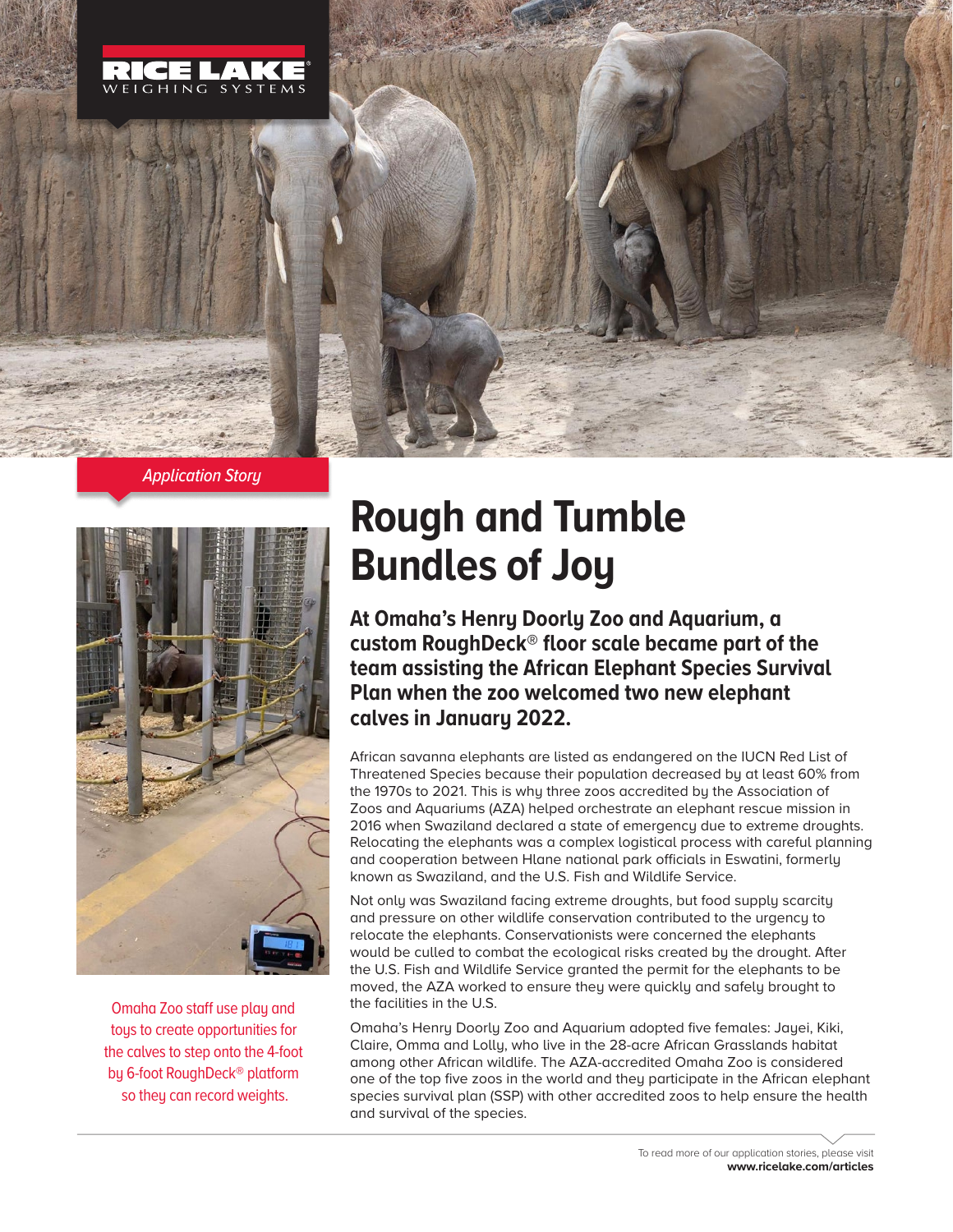Through the SSP, the Omaha Zoo hosted different males in the hopes the females of their herd would be impressed by their suitors. It can be difficult to introduce new elephants to established herds, but it can be especially difficult to introduce adult males because elephant herds are matriarchal. The Omaha herd was no exception, but they found a match when Callee arrived from Birmingham in May 2019. Callee was born at the Pittsburg Zoo in 2000 and weighs 9,080 pounds, making him the largest elephant of the Omaha herd. He quickly became an integral member of their herd, increasing their social wellbeing.

## **A Long Wait**

In March 2021, the zoo celebrated the fifth anniversary of the herd arriving in Omaha and animal care staff publicly announced Claire's pregnancy. She was the first female pregnant by Callee and was approximately 13 years old, weighing 5,350 pounds. An elephant's gestation period lasts 22 months, and zookeepers had been carefully monitoring Claire for the first year to ensure her pregnancy was healthy before sharing the exciting news.

A few months later, in October 2021, the zoo announced a second elephant was pregnant. Kiki, whose name means "favorite child," was



Zoo staff welcomed Kiki's calf on January 7, 2022. This first bundle of joy is a female named Eugenia who weighed 181 pounds when she was 10 days old.

approximately 17 years old and weighed 6,450 pounds. Kiki's pregnancy wasn't as straightforward as Claire's, keeping zoo staff guessing for a few extra months. Kiki and Claire had begun showing signs of pregnancy around the same time, though zoo veterinarians were

concerned when Kiki's hormone levels dropped. Veterinarians began performing weekly ultrasounds when Kiki was 11 months into her pregnancy to verify the health of the fetus. With the help of reproductive elephant specialist, blood flow and a foot were seen on an ultrasound. Approximately a month later, a zoo veterinarian heard the baby's strong heartbeat and staff were confident sharing the news.

In early December 2021, Scales Sales and Service donated and installed a Rice Lake Weighing Systems RoughDeck® floor scale in the calf training area to ensure the zoo was ready for their newest residents.